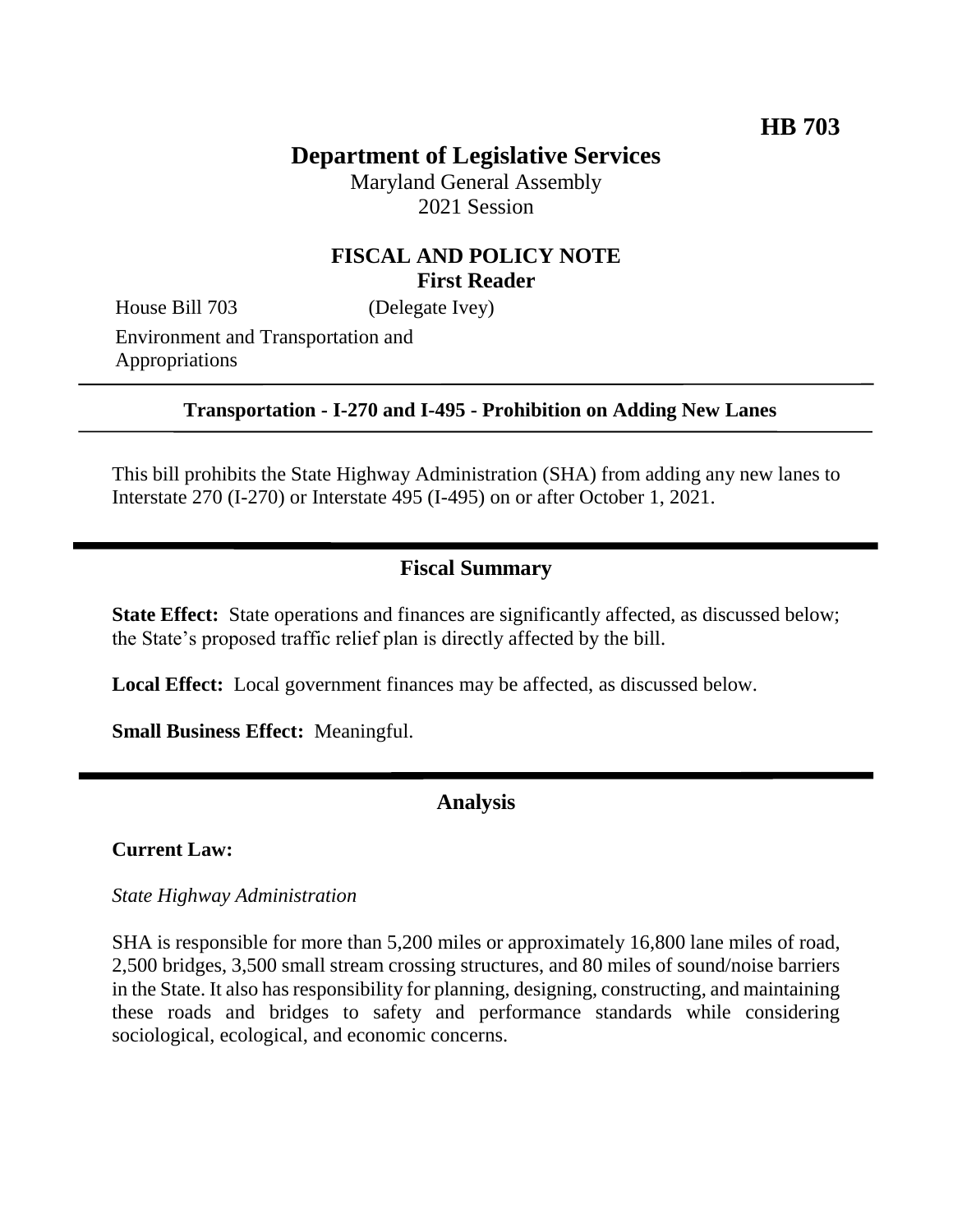#### *Public-private Partnerships*

Chapter 5 of 2013 established a new framework for the approval and oversight of public-private partnerships (P3s) in the State. It defined a "public-private partnership" as a method for delivering public infrastructure assets using a long-term, performance-based agreement between specified State "reporting" agencies and a private entity where appropriate risks and benefits can be allocated in a cost-effective manner between the contract partners, in which:

- a private entity performs functions normally undertaken by the government, but the reporting agency remains ultimately accountable for the public infrastructure asset and its public function; and
- the State may retain ownership of the public infrastructure asset and the private entity may be given additional decision making rights in determining how the asset is financed, developed, constructed, operated, and maintained over its life cycle.

Only specified "reporting agencies" may establish a P3. Reporting agencies include the Department of General Services, which oversees building purchases and leases for most of State government, the Maryland Department of Transportation (MDOT), the Maryland Transportation Authority (MDTA), and State higher education institutions.

Chapter 5 establishes the public policy of the State to utilize P3s, if appropriate, for (1) developing and strengthening the State's public infrastructure assets; (2) apportioning between the public sector and the private sector the risks involved in the development and strengthening of public infrastructure assets; (3) fostering the creation of new jobs; and (4) promoting the State's socioeconomic development and competitiveness. The public policy also asserts that private entities that enter into P3s must comply with the provisions of the Labor and Employment Article and the federal Fair Labor Standards Act. Any proceeds or revenues received by a reporting agency from a P3 that are not paid to the private sector must accrue to the fund that would have normally received those funds.

The Board of Public Works (BPW) must approve all P3 agreements, subject to specified processes; however, BPW may not approve a P3 partnership that results in the State exceeding its capital debt affordability guidelines.

HB 703/ Page 2 **State Fiscal Effect:** MDOT and MDTA are still in the planning stages of the proposed traffic relief plan and, as such, the details of the proposed P3 to construct toll lanes on I-270 and I-495 have not yet been finalized; the *Consolidated Transportation Program (CTP) for fiscal 2021 through 2026* includes \$40.1 million to continue planning for the new lanes on I-270 and I-495. Additionally, while the State has not yet selected a private partner for any aspect of the P3, a shortlist of qualified developers was announced in July 2020. MDOT and MDTA are currently reviewing proposals from three qualified firms for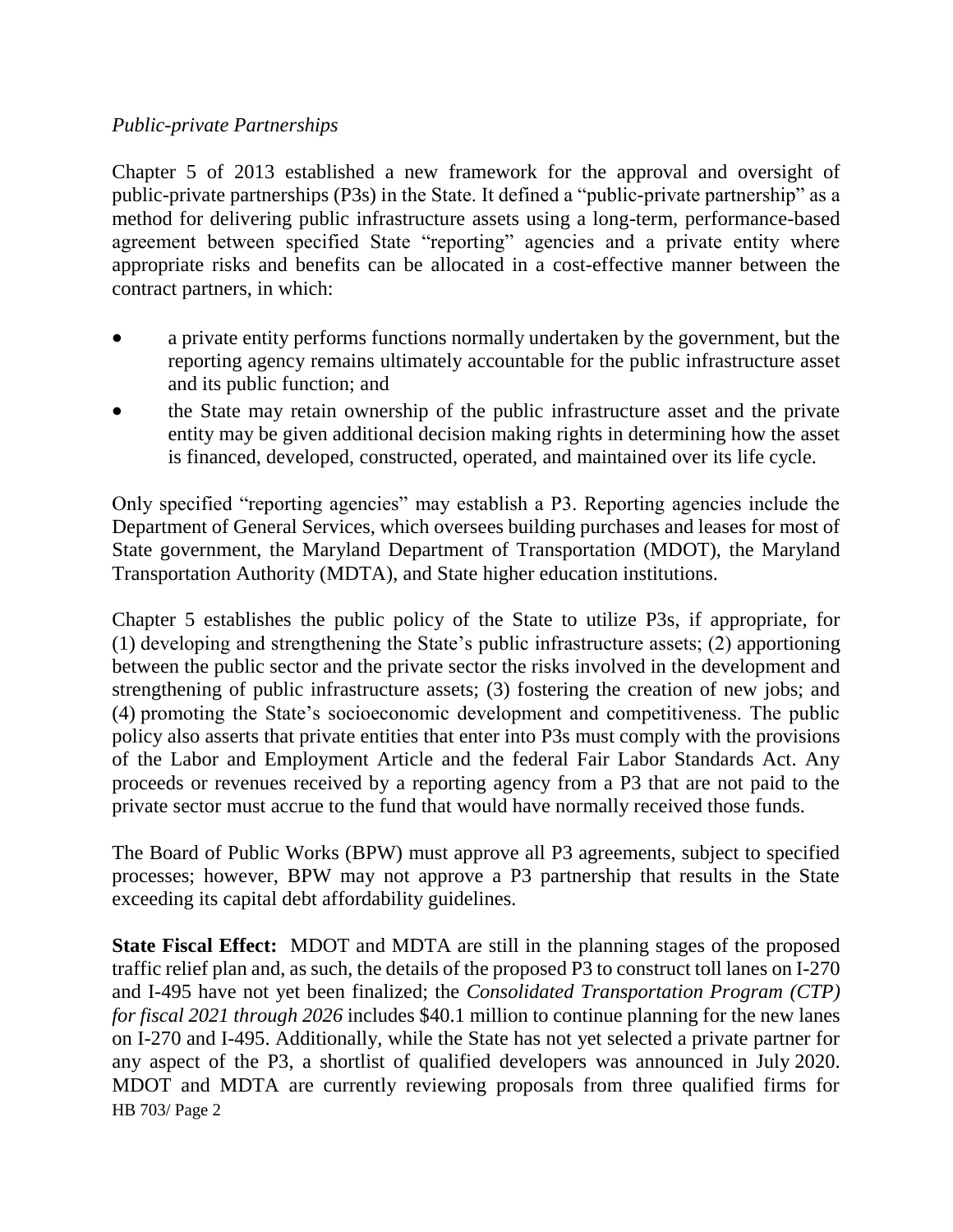Phase 1 of the project. MDOT and MDTA plan to select a preferred developer and recommend a Phase 1 P3 agreement to BPW for review and approval in spring 2021.

Since the bill prohibits adding new lanes to I-270 and I-495, the project cannot move forward as currently proposed, and State finances and operations are affected in at least the following ways:

- The unspent portion of the \$40.1 million MDOT has programmed for toll lane project planning activities is no longer required.
- The proposed traffic relief plan involves using toll lanes to, among other things, generate revenue to fund maintenance and improvements along the I-270 and I-495 corridors. In anticipation of the P3, the *CTP for 2021 through* 2026 does not include funding for those projects. Without the traffic relief plan, MDOT must restore funding for this work, resulting in millions of dollars in increased expenditures annually. For example, MDOT advises that the replacement of the American Legion Bridge is one of the projects that has not been funded in the CTP due to the anticipated P3.
- MDOT will need to explore other alternatives to address traffic and congestion along the I-270 and I-495 corridors.

**Local Fiscal Effect:** Local revenues and expenditures could be affected to the extent that the final P3 agreement that would otherwise be submitted to BPW for approval includes any benefit for local jurisdictions. For example, before the P3 is finalized, MDOT plans to negotiate a memorandum of understanding with the counties affected by the toll lanes and the private partner regarding support for local transit systems. However, as noted above, since the project is still in the planning stages, it is unclear whether any such requirement will be in the final P3 that would otherwise be submitted to and approved by BPW in the absence of the bill.

**Small Business Effect:** To the extent that the bill results in the cancellation of the proposed traffic relief plan, any small businesses that would have been involved in the design and/or construction of the project are negatively affected.

## **Additional Information**

**Prior Introductions:** None.

**Designated Cross File:** None.